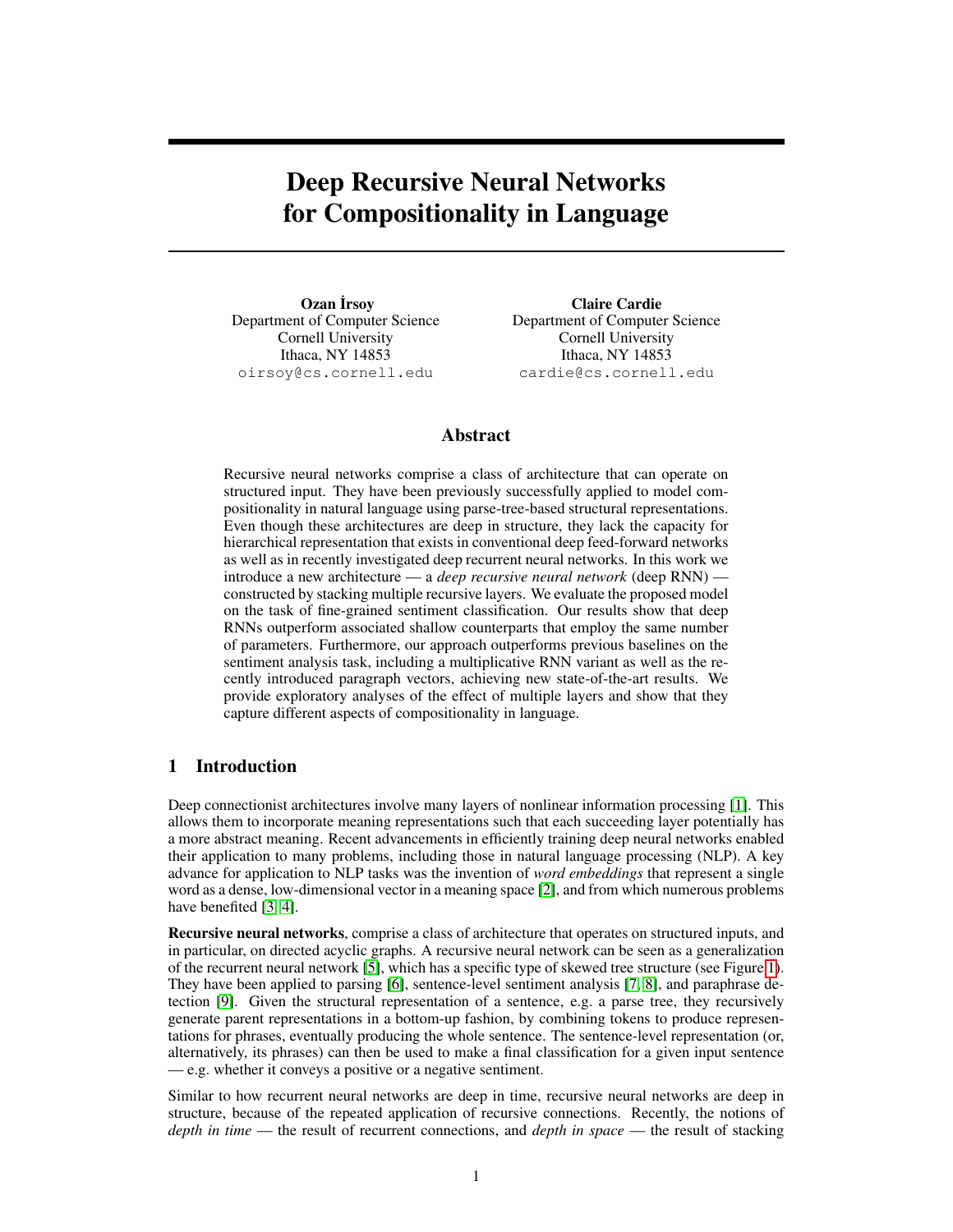<span id="page-1-0"></span>

Figure 1: Operation of a recursive net (a), untied recursive net (b) and a recurrent net (c) on an example sentence. Black, orange and red dots represent input, hidden and output layers, respectively. Directed edges having the same color-style combination denote shared connections.

multiple layers on top of one another, are distinguished for recurrent neural networks. In order to combine these concepts, *deep* recurrent networks were proposed [\[10,](#page-8-7) [11,](#page-8-8) [12\]](#page-8-9). They are constructed by stacking multiple recurrent layers on top of each other, which allows this extra notion of depth to be incorporated into temporal processing. Empirical investigations showed that this results in a natural hierarchy for how the information is processed [\[12\]](#page-8-9). Inspired by these recent developments, we make a similar distinction between *depth in structure* and *depth in space*, and to combine these concepts, propose the *deep recursive neural network*, which is constructed by stacking multiple recursive layers.

The architecture we study in this work is essentially a deep feedforward neural network with an additional structural processing within each layer (see Figure [2\)](#page-3-0). During forward propagation, information travels through the structure within each layer (because of the recursive nature of the network, weights regarding structural processing are shared). In addition, every node in the structure (i.e. in the parse tree) feeds its own hidden state to its counterpart in the next layer. This can be seen as a combination of feedforward and recursive nets. In a shallow recursive neural network, a single layer is responsible for learning a representation of composition that is both useful and sufficient for the final decision. In a deep recursive neural network, a layer can learn some parts of the composition to apply, and pass this intermediate representation to the next layer for further processing for the remaining parts of the overall composition.

To evaluate the performance of the architecture and make exploratory analyses, we apply deep recursive neural networks to the task of fine-grained sentiment detection on the recently published Stanford Sentiment Treebank (SST) [\[8\]](#page-8-5). SST includes a supervised sentiment label for every node in the binary parse tree, not just at the root (sentence) level. This is especially important for deep learning, since it allows a richer supervised error signal to be backpropagated across the network, potentially alleviating vanishing gradients associated with deep neural networks [\[13\]](#page-8-10).

We show that our deep recursive neural networks outperform shallow recursive nets of the same size in the fine-grained sentiment prediction task on the Stanford Sentiment Treebank. Furthermore, our models outperform multiplicative recursive neural network variants, achieving new state-of-the-art performance on the task. We conduct qualitative experiments that suggest that each layer handles a different aspect of compositionality, and representations at each layer capture different notions of similarity.

# 2 Methodology

#### 2.1 Recursive Neural Networks

Recursive neural networks (e.g. [\[6\]](#page-8-3)) (RNNs) comprise an architecture in which the same set of weights is recursively applied within a structural setting: given a positional directed acyclic graph, it visits the nodes in topological order, and recursively applies transformations to generate further representations from previously computed representations of children. In fact, a recurrent neural network is simply a recursive neural network with a particular structure (see Figure [1c\)](#page-1-0). Even though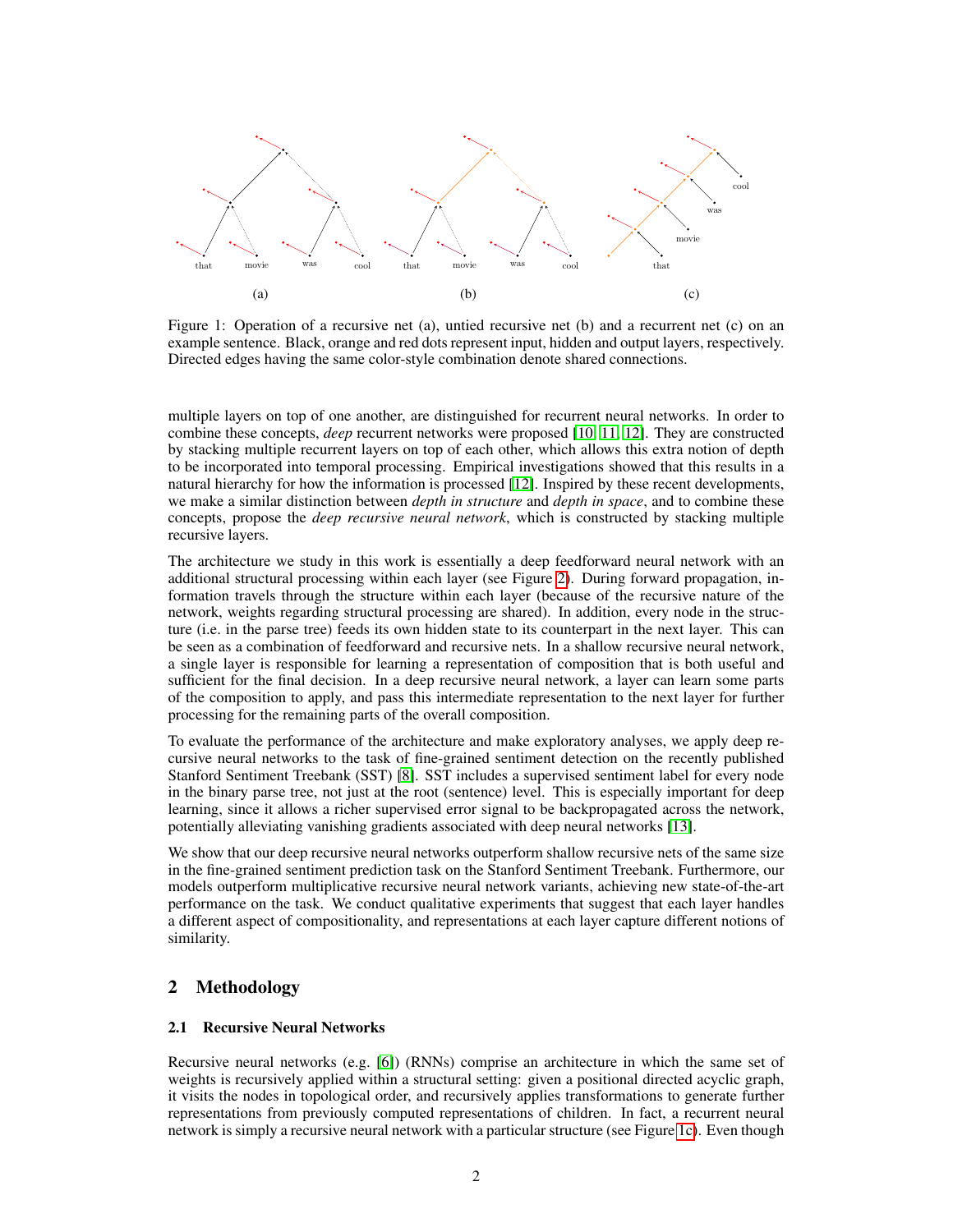RNNs can be applied to any positional directed acyclic graph, we limit our attention to RNNs over positional binary trees, as in [\[6\]](#page-8-3).

Given a binary tree structure with leaves having the initial representations, e.g. a parse tree with word vector representations at the leaves, a recursive neural network computes the representations at each internal node  $\eta$  as follows (see also Figure [1a\)](#page-1-0):

$$
x_{\eta} = f(W_L x_{l(\eta)} + W_R x_{r(\eta)} + b) \tag{1}
$$

where  $l(\eta)$  and  $r(\eta)$  are the left and right children of  $\eta$ ,  $W_L$  and  $W_R$  are the weight matrices that connect the left and right children to the parent, and b is a bias vector. Given that  $W_L$  and  $W_R$ are square matrices, and not distinguishing whether  $l(\eta)$  and  $r(\eta)$  are leaf or internal nodes, this definition has an interesting interpretation: initial representations at the leaves and intermediate representations at the nonterminals lie in the same space. In the parse tree example, a recursive neural network combines the representations of two subphrases to generate a representation for the larger phrase, in the same meaning space [\[6\]](#page-8-3). We then have a task-specific output layer above the representation layer:

$$
y_{\eta} = g(Ux_{\eta} + c) \tag{2}
$$

where U is the output weight matrix and c is the bias vector to the output layer. In a supervised task,  $y_n$  is simply the prediction (class label or response value) for the node  $\eta$ , and supervision occurs at this layer. As an example, for the task of sentiment classification,  $y_n$  is the predicted sentiment label of the phrase given by the subtree rooted at  $\eta$ . Thus, during supervised learning, initial external errors are incurred on y, and backpropagated from the root, toward leaves [\[14\]](#page-8-11).

#### <span id="page-2-0"></span>2.2 Untying Leaves and Internals

Even though the aforementioned definition, which treats the leaf nodes and internal nodes the same, has some attractive properties (such as mapping individual words and larger phrases into the same meaning space), in this work we use an untied variant that distinguishes between a leaf and an internal node. We do this by a simple parametrization of the weights  $W$  with respect to whether the incoming edge emanates from a leaf or an internal node (see Figure [1b](#page-1-0) in contrast to [1a,](#page-1-0) color of the edges emanating from leaves and internal nodes are different):

$$
h_{\eta} = f(W_L^{l(\eta)} h_{l(\eta)} + W_R^{r(\eta)} h_{r(\eta)} + b)
$$
\n(3)

where  $h_{\eta} = x_{\eta} \in \mathcal{X}$  if  $\eta$  is a leaf and  $h_{\eta} \in \mathcal{H}$  otherwise, and  $W_{\cdot}^{\eta} = W_{\cdot}^{xh}$  if  $\eta$  is a leaf and  $W^{\eta} = W^{hh}$  otherwise. X and H are vector spaces of words and phrases, respectively. The weights  $W^{xh}$  act as a transformation from word space to phrase space, and  $W^{hh}$  as a transformation from phrase space to itself.

With this untying, a recursive network becomes a generalization of the Elman type recurrent neural network with h being analogous to the hidden layer of the recurrent network (memory) and  $x$  being analogous to the input layer (see Figure [1c\)](#page-1-0). Benefits of this untying are twofold: (1) Now the weight matrices  $W^{xh}$ , and  $W^{hh}$  are of size  $|h| \times |x|$  and  $|h| \times |h|$  which means that we can use large pretrained word vectors and a small number of hidden units without a quadratic dependence on the word vector dimensionality  $|x|$ . Therefore, small but powerful models can be trained by using pretrained word vectors with a large dimensionality. (2) Since words and phrases are represented in different spaces, we can use rectifier activation units for  $f$ , which have previously been shown to yield good results when training deep neural networks [\[15\]](#page-8-12). Word vectors are dense and generally have positive and negative entries whereas rectifier activation causes the resulting intermediate vectors to be sparse and nonnegative. Thus, when leaves and internals are represented in the same space, a discrepancy arises, and the same weight matrix is applied to both leaves and internal nodes and is expected to handle both sparse and dense cases, which might be difficult. Therefore separating leaves and internal nodes allows the use of rectifiers in a more natural manner.

#### 2.3 Deep Recursive Neural Networks

Recursive neural networks are deep in structure: with the recursive application of the nonlinear information processing they become as deep as the depth of the tree (or in general, DAG). However, this notion of depth is unlikely to involve a hierarchical interpretation of the data. By applying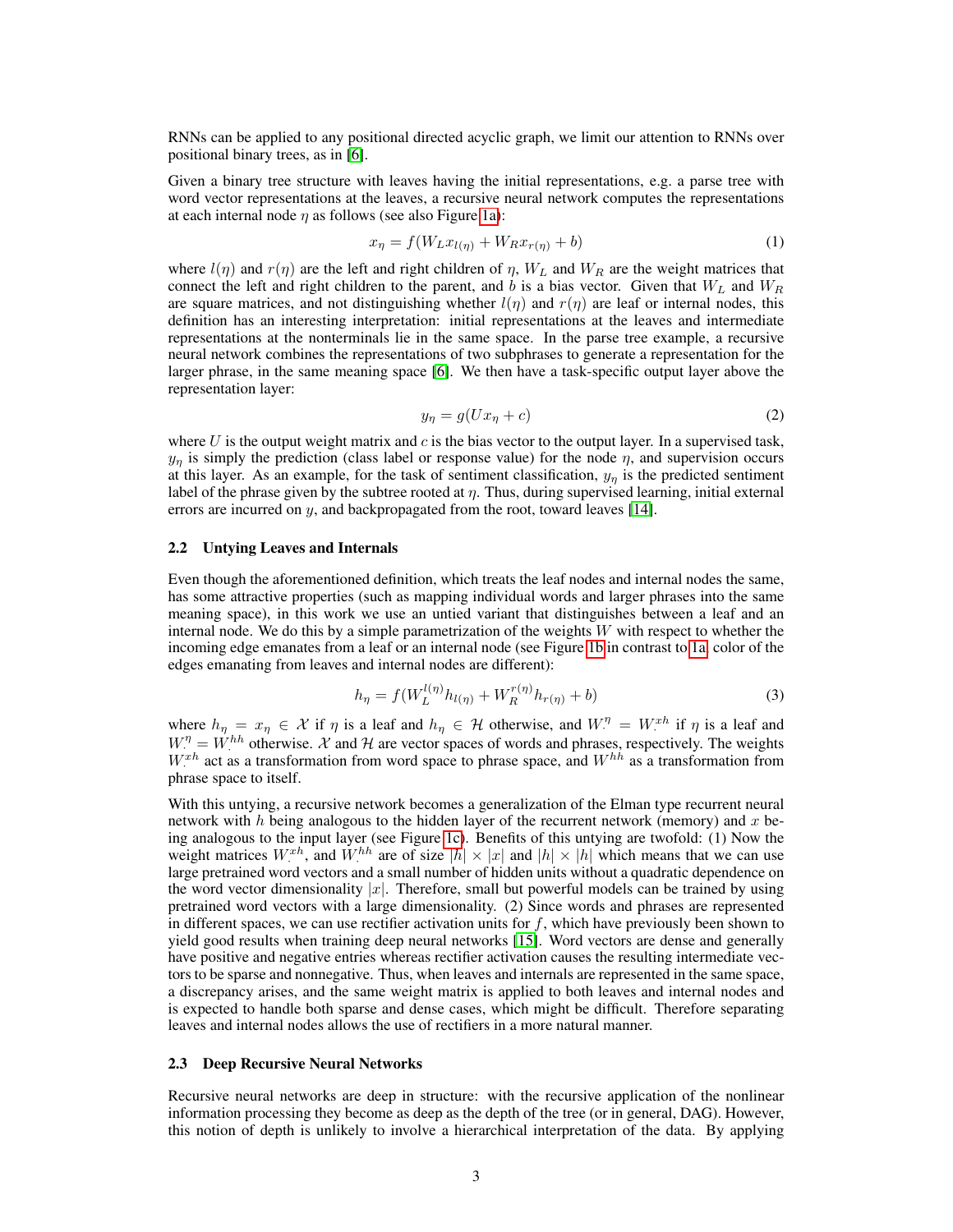<span id="page-3-0"></span>

Figure 2: Operation of a 3-layer deep recursive neural network. Red and black points denote output and input vectors, respectively; other colors denote intermediate memory representations. Connections denoted by the same color-style combination are shared (i.e. share the same set of weights).

the same computation recursively to compute the contribution of children to their parents, and the same computation to produce an output response, we are, in fact, representing every internal node (phrase) in the same space [\[6,](#page-8-3) [8\]](#page-8-5). However, in the more conventional *stacked* deep learners (e.g. deep feedforward nets), an important benefit of depth is the hierarchy among hidden representations: every hidden layer conceptually lies in a different representation space and potentially is a more abstract representation of the input than the previous layer [\[1\]](#page-7-0).

To address these observations, we propose the *deep* recursive neural network, which is constructed by stacking multiple layers of individual recursive nets:

$$
h_{\eta}^{(i)} = f(W_L^{(i)} h_{l(\eta)}^{(i)} + W_R^{(i)} h_{r(\eta)}^{(i)} + V^{(i)} h_{\eta}^{(i-1)} + b^{(i)})
$$
\n(4)

where *i* indexes the multiple stacked layers,  $W_L^{(i)}$  $L^{(i)}$ ,  $W_R^{(i)}$ , and  $b^{(i)}$  are defined as before within each layer i, and  $V^{(i)}$  is the weight matrix that connects the  $(i-1)$ th hidden layer to the ith hidden layer.

Note that the untying that we described in Section [2.2](#page-2-0) is only necessary for the first layer, since we can map both  $x \in \mathcal{X}$  and  $h^{(1)} \in \mathcal{H}^{(1)}$  in the first layer to  $h^{(2)} \in \mathcal{H}^{(2)}$  in the second layer using separate  $V^{(2)}$  for leaves and internals  $(V^{xh(2)}$  and  $V^{hh(2)}$ ). Therefore every node is represented in the same space at layers above the first, regardless of their "leafness". Figure [2](#page-3-0) provides a visualization of weights that are untied or shared.

For prediction, we connect the output layer to only the final hidden layer:

$$
y_{\eta} = g(Uh_{\eta}^{(\ell)} + c) \tag{5}
$$

where  $\ell$  is the total number of layers. Intuitively, connecting the output layer to only the last hidden layer forces the network to represent enough high level information at the final layer to support the supervised decision. Connecting the output layer to all hidden layers is another option; however, in that case multiple hidden layers can have synergistic effects on the output and make it more difficult to qualitatively analyze each layer.

Learning a deep RNN can be conceptualized as interleaved applications of the conventional backpropagation across multiple layers, and backpropagation through structure within a single layer. During backpropagation a node  $\eta$  receives error terms from both its parent (through structure), and from its counterpart in the higher layer (through space). Then it further backpropagates that error signal to both of its children, as well as to its counterpart in the lower layer.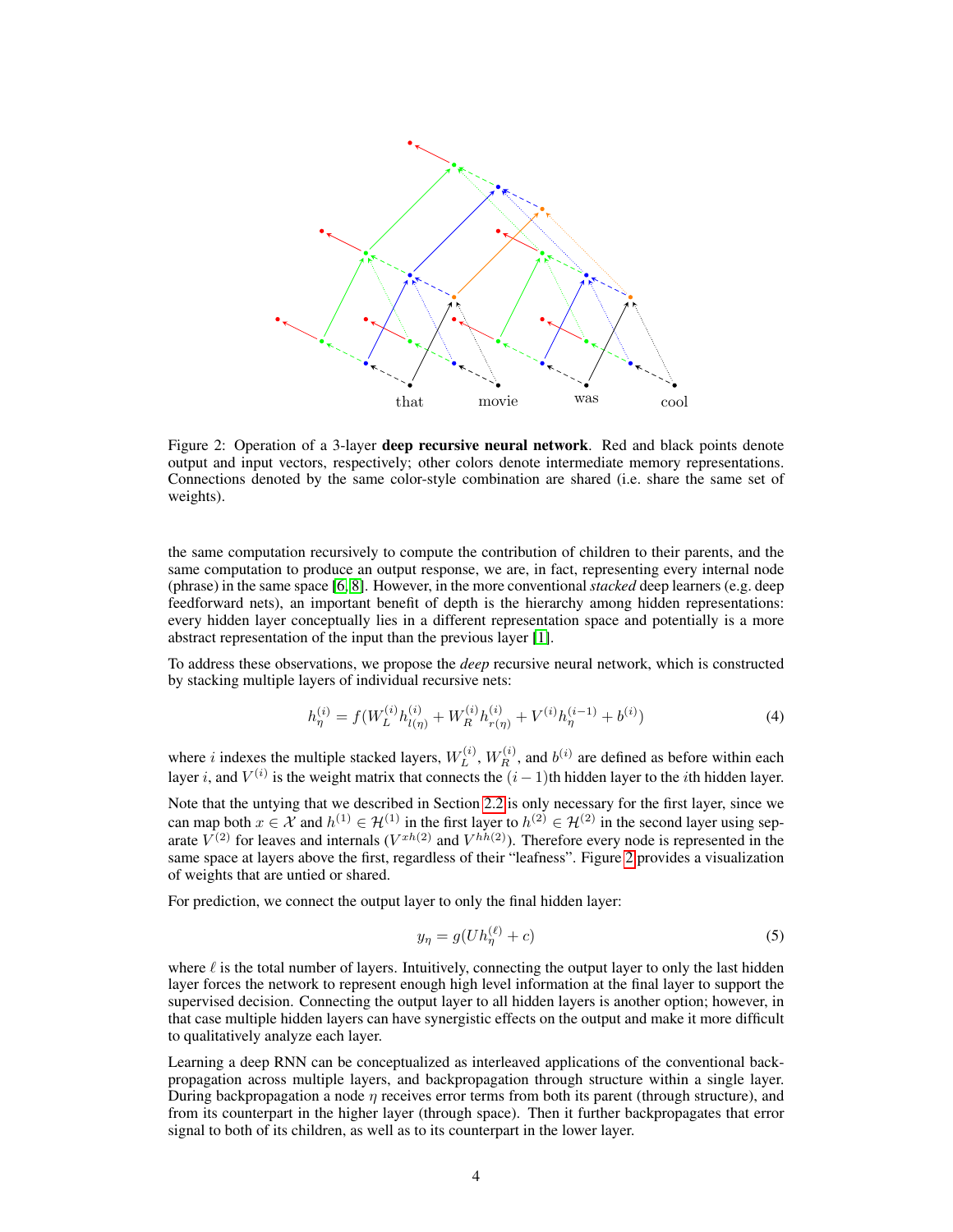# 3 Experiments

### 3.1 Setting

Data. For experimental evaluation of our models, we use the recently published Stanford Sentiment Treebank (SST) [\[8\]](#page-8-5), which includes labels for 215,154 phrases in the parse trees of 11,855 sentences, with an average sentence length of 19.1 tokens. Real-valued sentiment labels are converted to an integer ordinal label in  $\{0, \ldots, 4\}$  by simple thresholding. Therefore the supervised task is posed as a 5-class classification problem. We use the single training-validation-test set partitioning provided by the authors.

Baselines. In addition to experimenting among deep RNNs of varying width and depth, we compare our models to previous work on the same data. We use baselines from [\[8\]](#page-8-5): a naive bayes classifier that operates on bigram counts (BINB), shallow RNN (RNN) [\[6,](#page-8-3) [7\]](#page-8-4) that learns the word vectors from the supervised data and uses tanh units, in contrast to our shallow RNNs, a matrix-vector RNN in which every word is assigned a matrix-vector pair instead of a vector, and composition is defined with matrix-vector multiplications (MV-RNN) [\[16\]](#page-8-13), and the multiplicative recursive net (or the recursive neural tensor network) in which the composition is defined as a bilinear tensor product (RNTN) [\[8\]](#page-8-5). Additionally, we use a method that is capable of generating representations for larger pieces of text (PARAGRAPH VECTORS) [\[17\]](#page-8-14), and the dynamic convolutional neural network (DCNN) [\[18\]](#page-8-15). We use the previously published results for comparison using the same trainingdevelopment-test partitioning of the data.

**Activation Units.** For the output layer, we employ the standard softmax activation:  $g(x)$  =  $e^{x_i}/\sum_j e^{x_j}$ . For the hidden layers we use the rectifier linear activation:  $f(x) = \max\{0, x\}$ . Experimentally, rectifier activation gives better performance, faster convergence, and sparse representations. Previous work with rectifier units reported good results when training deep neural networks, with no pre-training step [\[15\]](#page-8-12).

Word Vectors. In all of our experiments, we keep the word vectors fixed and do not finetune for simplicity of our models. We use the publicly available 300 dimensional word vectors by [\[19\]](#page-8-16), trained on part of the Google News dataset (∼100B words).

Regularizer. For regularization of the networks, we use the recently proposed dropout technique, in which we randomly set entries of hidden representations to 0, with a probability called the dropout rate [\[20\]](#page-8-17). Dropout rate is tuned over the development set out of {0, 0.1, 0.3, 0.5}. Dropout prevents learned features from co-adapting, and it has been reported to yield good results when training deep neural networks [\[21,](#page-8-18) [22\]](#page-8-19). Note that dropped units are shared: for a single sentence and a layer, we drop the same units of the hidden layer at each node.

Since we are using a non-saturating activation function, intermediate representations are not bounded from above, hence, they can explode even with a strong regularization over the connections, which is confirmed by preliminary experiments. Therefore, for stability reasons, we use a small fixed additional L2 penalty  $(10^{-5})$  over both the connection weights and the unit activations, which resolves the explosion problem.

Network Training. We use stochastic gradient descent with a fixed learning rate (.01). We use a diagonal variant of AdaGrad for parameter updates [\[23\]](#page-8-20). AdaGrad yields a smooth and fast convergence. Furthermore, it can be seen as a natural tuning of individual learning rates per each parameter. This is beneficial for our case since different layers have gradients at different scales because of the scale of non-saturating activations at each layer (grows bigger at higher layers). We update weights after minibatches of 20 sentences. We run 200 epochs for training. Recursive weights within a layer  $(W^{hh})$  are initialized as  $0.5I + \epsilon$  where I is the identity matrix and  $\epsilon$  is a small uniformly random noise. This means that initially, the representation of each node is approximately the mean of its two children. All other weights are initialized as  $\epsilon$ . We experiment with networks of various sizes, however we have the same number of hidden units across multiple layers of a single RNN. When we increase the depth, we keep the overall number of parameters constant, therefore deeper networks become narrower. We do not employ a pre-training step; deep architectures are trained with the supervised error signal, even when the output layer is connected to only the final hidden layer.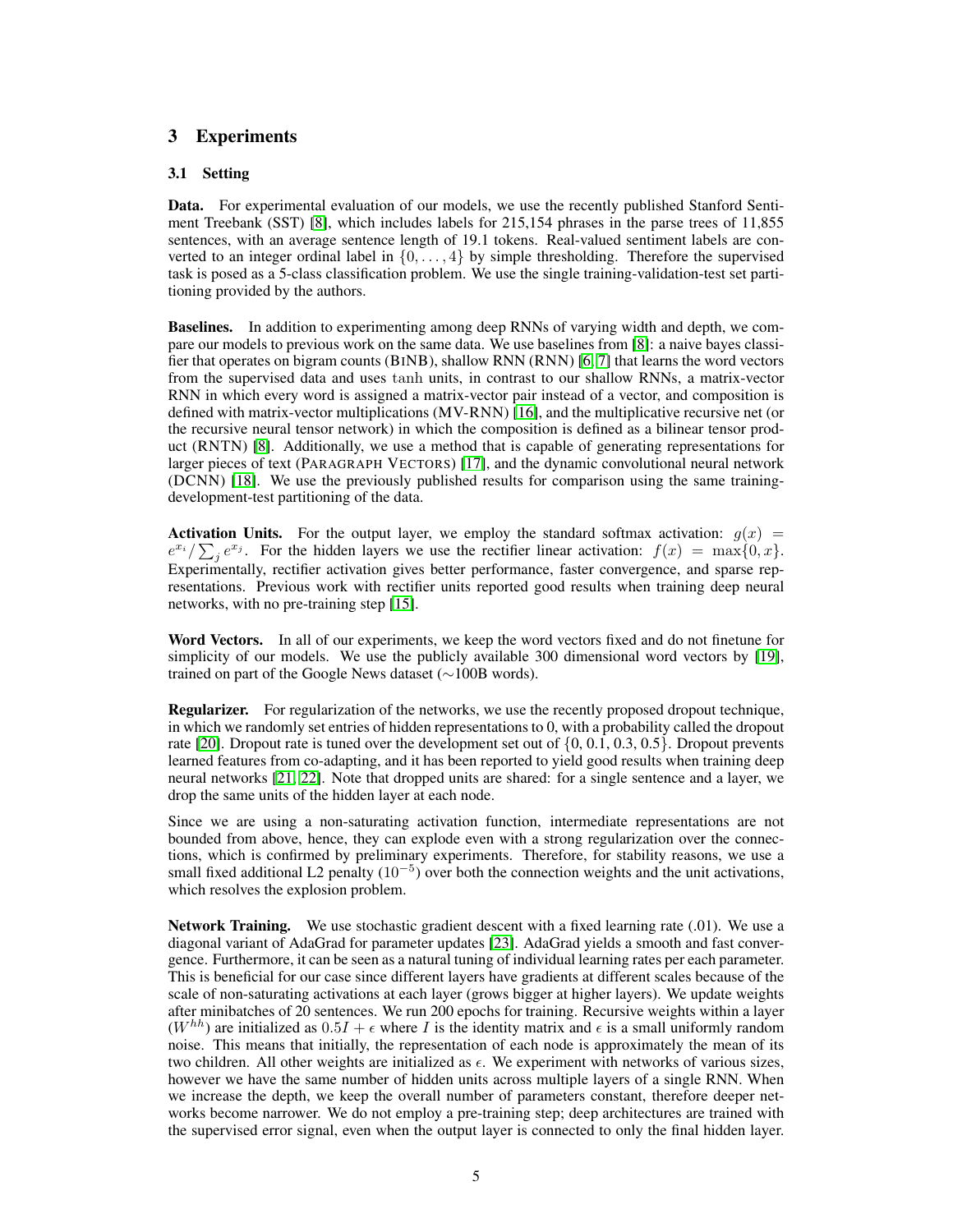<span id="page-5-0"></span>

|   | $\hbar$ | Fine-grained | Binary |                   |              |        |
|---|---------|--------------|--------|-------------------|--------------|--------|
|   | 50      | 46.1         | 85.3   | Method            | Fine-grained | Binary |
| 2 | 45      | 48.0         | 85.5   | <b>Bigram NB</b>  | 41.9         | 83.1   |
| 3 | 40      | 43.1         | 83.5   | <b>RNN</b>        | 43.2         | 82.4   |
|   | 340     | 48.1         | 86.4   | <b>MV-RNN</b>     | 44.4         | 82.9   |
|   | 242     | 48.3         | 86.4   | <b>RNTN</b>       | 45.7         | 85.4   |
|   | 200     | 49.5         | 86.7   | <b>DCNN</b>       | 48.5         | 86.8   |
|   | 174     | 49.8         | 86.6   | Paragraph Vectors | 48.7         | 87.8   |
|   | 157     | 49.0         | 85.5   | DRNN (4, 174)     | 49.8         | 86.6   |

depth and width of the networks, respec-(DRNN). tively.

(a) Results for RNNs.  $\ell$  and |h| denote the (b) Results for previous work and our best model

Table 1: Accuracies for 5-class predictions over SST, at the sentence level.

Additionally, we employ early stopping: out of all iterations, the model with the best development set performance is picked as the final model to be evaluated.

#### 3.2 Results

Quantitative Evaluation. We evaluate on both fine-grained sentiment score prediction (5-class classification) and binary (positive-negative) classification. For binary classification, we do not train a separate network, we use the network trained for fine-grained prediction, and then decode the 5 dimensional posterior probability vector into a binary decision which also effectively discards the neutral cases from the test set. This approach solves a harder problem. Therefore there might be room for improvement on binary results by separately training a binary classifier.

Experimental results of our models and previous work are given in Table [1.](#page-5-0) Table [1a](#page-5-0) shows our models with varying depth and width (while keeping the overall number of parameters constant within each group).  $\ell$  denotes the depth and |h| denotes the width of the networks (i.e. number of hidden units in a single hidden layer).

We observe that shallow RNNs get an improvement just by using pretrained word vectors, rectifiers, and dropout, compared to previous work (48.1 vs. 43.2 for the fine-grained task, see our shallow RNN with  $|h| = 340$  in Table [1a](#page-5-0) and the RNN from [\[8\]](#page-8-5) in Table [1b\)](#page-5-0). This suggests a validation for untying leaves and internal nodes in the RNN as described in Section [2.2](#page-2-0) and using pre-trained word vectors.

Results on RNNs of various depths and sizes show that deep RNNs outperform single layer RNNs with approximately the same number of parameters, which quantitatively validates the benefits of deep networks over shallow ones (see Table [1a\)](#page-5-0). We see a consistent improvement as we use deeper and narrower networks until a certain depth. The 2-layer RNN for the smaller networks and 4 layer RNN for the larger networks give the best performance with respect to the fine-grained score. Increasing the depth further starts to cause a degrade. An explanation for this might be the decrease in width dominating the gains from an increased depth.

Furthermore, our best deep RNN outperforms previous work on both the fine-grained and binary prediction tasks, and outperforms Paragraph Vectors on the fine-grained score, achieving a new state-of-the-art (see Table [1b\)](#page-5-0).

We attribute an important contribution of the improvement to dropouts. In a preliminary experiment with simple L2 regularization, a 3-layer RNN with 200 hidden units each achieved a fine-grained score of 46.06 (not shown here), compared to our current score of 49.5 with the dropout regularizer.

Input Perturbation. In order to assess the scale at which different layers operate, we investigate the response of all layers to a perturbation in the input. A way of perturbing the input might be an addition of some noise, however with a large amount of noise, it is possible that the resulting noisy input vector is outside of the manifold of meaningful word vectors. Therefore, instead, we simply pick a word from the sentence that carries positive sentiment, and alter it to a set of words that have sentiment values shifting towards the negative direction.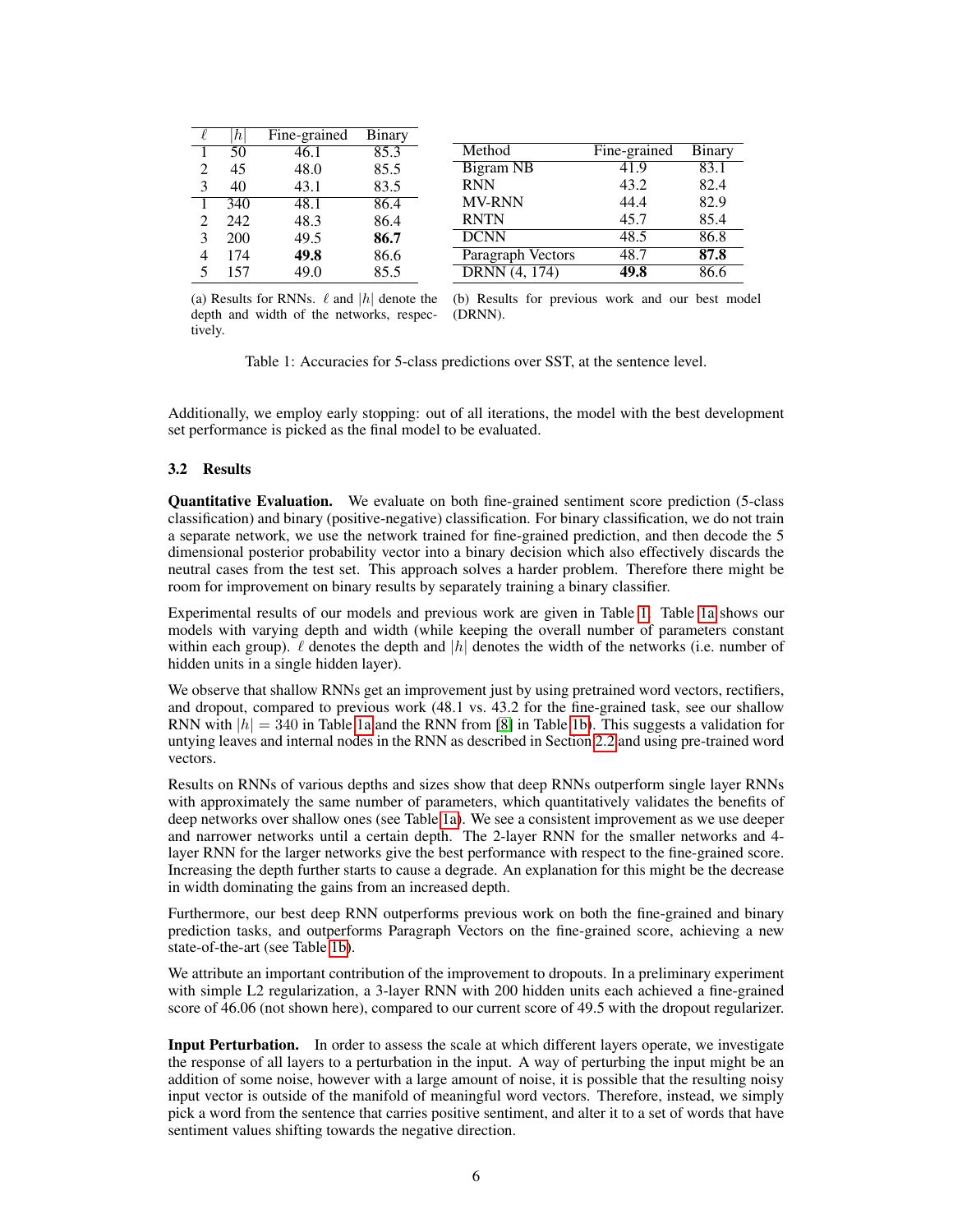<span id="page-6-0"></span>

Figure 3: An example sentence with its parse tree (left) and the response measure of every layer (right) in a three-layered deep recursive net. We change the word *"best"* in the input to one of the words *"coolest"*, *"good"*, *"average"*, *"bad"*, *"worst"* (denoted by blue, light blue, black, orange and red, respectively) and measure the change of hidden layer representations in one-norm for every node in the path.

<span id="page-6-1"></span>

| charming results |                                       |                                 |                      |  |  |  |  |
|------------------|---------------------------------------|---------------------------------|----------------------|--|--|--|--|
|                  | charming,                             | interesting results             | charming chemistry   |  |  |  |  |
|                  | charming and                          | riveting performances           | perfect ingredients  |  |  |  |  |
|                  | appealingly manic and energetic       | gripping performances           | brilliantly played   |  |  |  |  |
| 4                | refreshingly adult take on adultery   | joyous documentary              | perfect medium       |  |  |  |  |
|                  | unpretentious, sociologically pointed | an amazing slapstick instrument | engaging film        |  |  |  |  |
| not great        |                                       |                                 |                      |  |  |  |  |
|                  | as great                              | nothing good                    | not very informative |  |  |  |  |
|                  | a great                               | not compelling                  | not really funny     |  |  |  |  |
| 3                | is great                              | only good                       | not quite satisfying |  |  |  |  |
|                  | Is n't it great                       | too great                       | thrashy fun          |  |  |  |  |
|                  | be great                              | completely numbing experience   | fake fun             |  |  |  |  |

Table 2: Example shortest phrases and their nearest neighbors across three layers.

In Figure [3,](#page-6-0) we give an example sentence, *"Roger Dodger is one of the best variations on this theme"* with its parse tree. We change the word *"best"* into the set of words *"coolest"*, *"good"*, *"average"*, *"bad"*, *"worst"*, and measure the response of this change along the path that connects the leaf to the root (labeled from 1 to 8). Note that all other nodes have the same representations, since a node is completely determined by its subtree. For each node, the response is measured as the change of its hidden representation in one-norm, for each of the three layers in the network, with respect to the hidden representations using the original word (*"best"*).

In the first layer (bottom) we observe a shared trend change as we go up in the tree. Note that *"good"* and *"bad"* are almost on top of each other, which suggests that there is not necessarily enough information captured in the first layer yet to make the correct sentiment decision. In the second layer (middle) an interesting phenomenon occurs: Paths with *"coolest"* and *"good"* start close together, as well as *"worst"* and *"bad"*. However, as we move up in the tree, paths with *"worst"* and *"coolest"* come closer together as well as the paths with *"good"* and *"bad"*. This suggests that the second layer remembers the *intensity* of the sentiment, rather than *direction*. The third layer (top) is the most consistent one as we traverse upward the tree, and correct sentiment decisions persist across the path.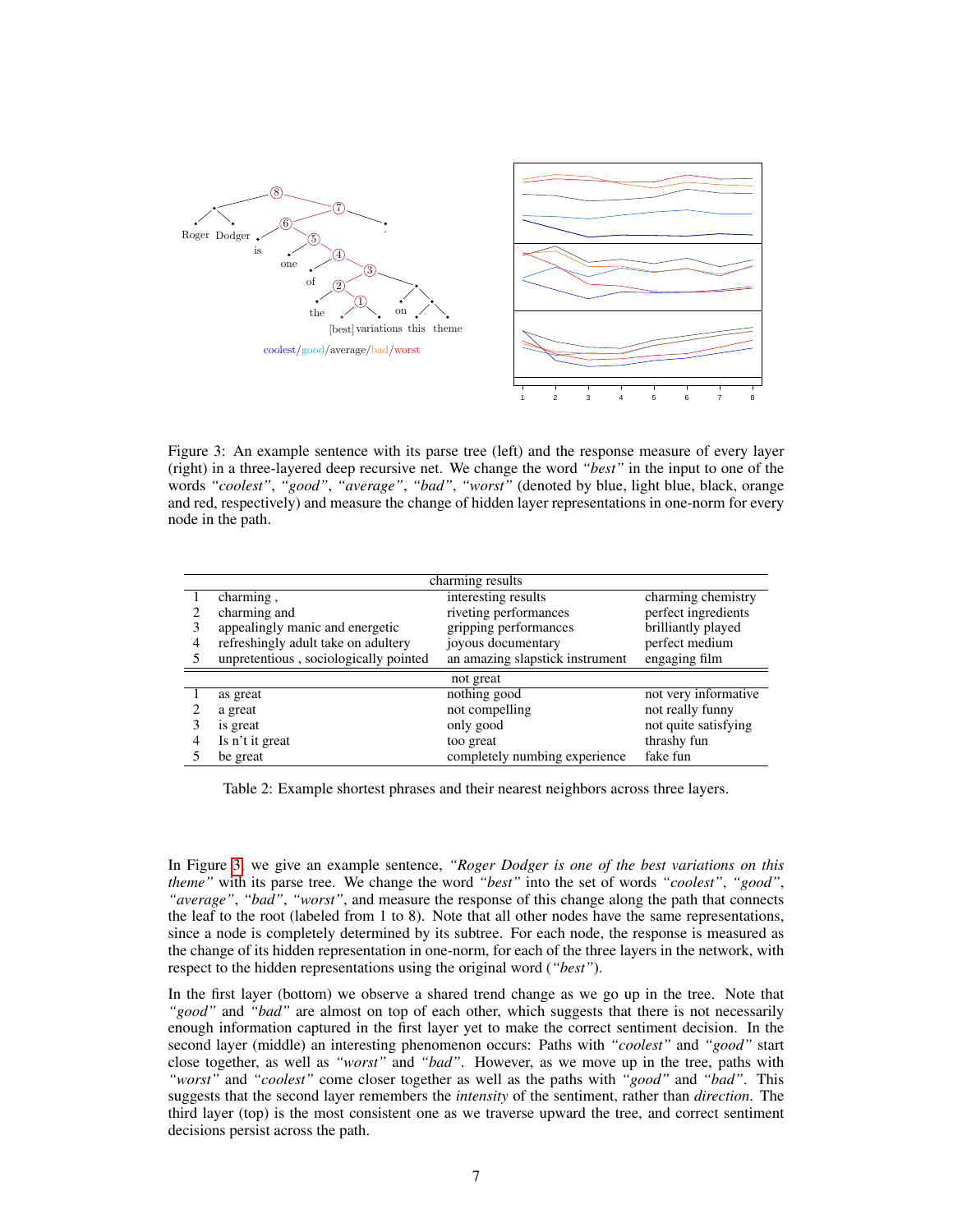Nearest Neighbor Phrases. In order to evaulate the different notions of similarity in the meaning space captured by multiple layers, we look at nearest neighbors of short phrases. For a three layer deep recursive neural network we compute hidden representations for all phrases in our data. Then, for a given phrase, we find its nearest neighbor phrases across each layer, with the one-norm distance measure. Two examples are given in Table [2.](#page-6-1)

For the first layer, we observe that similarity is dominated by one of the words that is composed, i.e. *"charming"* for the phrase *"charming results"* (and *"appealing"*, *"refreshing"* for some neighbors), and *"great"* for the phrase *"not great"*. This effect is so strong that it even discards the negation for the second case, *"as great"* and *"is great"* are considered similar to *"not great"*.

In the second layer, we observe a more diverse set of phrases semantically. On the other hand, this layer seems to be taking syntactic similarity more into account: in the first example, the nearest neighbors of *"charming results"* are comprised of adjective-noun combinations that also exhibit some similarity in meaning (e.g. *"interesting results"*, *"riveting performances"*). The account is similar for *"not great"*: its nearest neighbors are adverb-adjective combinations in which the adjectives exhibit some semantic overlap (e.g. *"good"*, *"compelling"*). Sentiment is still not properly captured in this layer, however, as seen with the neighbor *"too great"* for the phrase *"not great"*.

In the third and final layer, we see a higher level of semantic similarity, in the sense that phrases are mostly related to one another in terms of sentiment. Note that since this is a supervised task on sentiment detection, it is sufficient for the network to capture only the sentiment (and how it is composed in context) in the last layer. Therefore, it should be expected to observe an even more diverse set of neighbors with only a sentiment connection.

# 4 Conclusion

In this work we propose the deep recursive neural network, which is constructed by stacking multiple recursive layers on top of each other. We apply this architecture to the task of fine-grained sentiment classification using binary parse trees as the structure. We empirically evaluated our models against shallow recursive nets. Additionally, we compared with previous work on the task, including a multiplicative RNN and the more recent Paragraph Vectors method. Our experiments show that deep models outperform their shallow counterparts of the same size. Furthermore, deep RNN outperforms the baselines, achieving state-of-the-art performance on the task.

We further investigate our models qualitatively by performing input perturbation, and examining nearest neighboring phrases of given examples. These results suggest that adding depth to a recursive net is different from adding width. Each layer captures a different aspect of compositionality. Phrase representations focus on different aspects of meaning at each layer, as seen by nearest neighbor phrase examples.

Since our task was supervised, learned representations seemed to be focused on sentiment, as in previous work. An important future direction might be an application of the deep RNN to a broader, more general task, even an unsupervised one (e.g. as in [\[9\]](#page-8-6)). This might provide better insights on the operation of different layers and their contribution, with a more general notion of composition. The effects of fine-tuning word vectors on the performance of deep RNN is also open to investigation.

#### Acknowledgments

This work was supported in part by NSF grant IIS-1314778 and DARPA DEFT FA8750-13-2-0015. The views and conclusions contained herein are those of the authors and should not be interpreted as necessarily representing the official policies or endorsements, either expressed or implied, of NSF, DARPA or the U.S. Government.

# References

- <span id="page-7-0"></span>[1] Yoshua Bengio. Learning deep architectures for AI. *Foundations and Trends in Machine Learning*, 2(1):1–127, 2009.
- <span id="page-7-1"></span>[2] Yoshua Bengio, Rjean Ducharme, Pascal Vincent, Christian Jauvin, Jaz K, Thomas Hofmann, Tomaso Poggio, and John Shawe-taylor. A neural probabilistic language model. In *In Advances in Neural Information Processing Systems*, 2001.